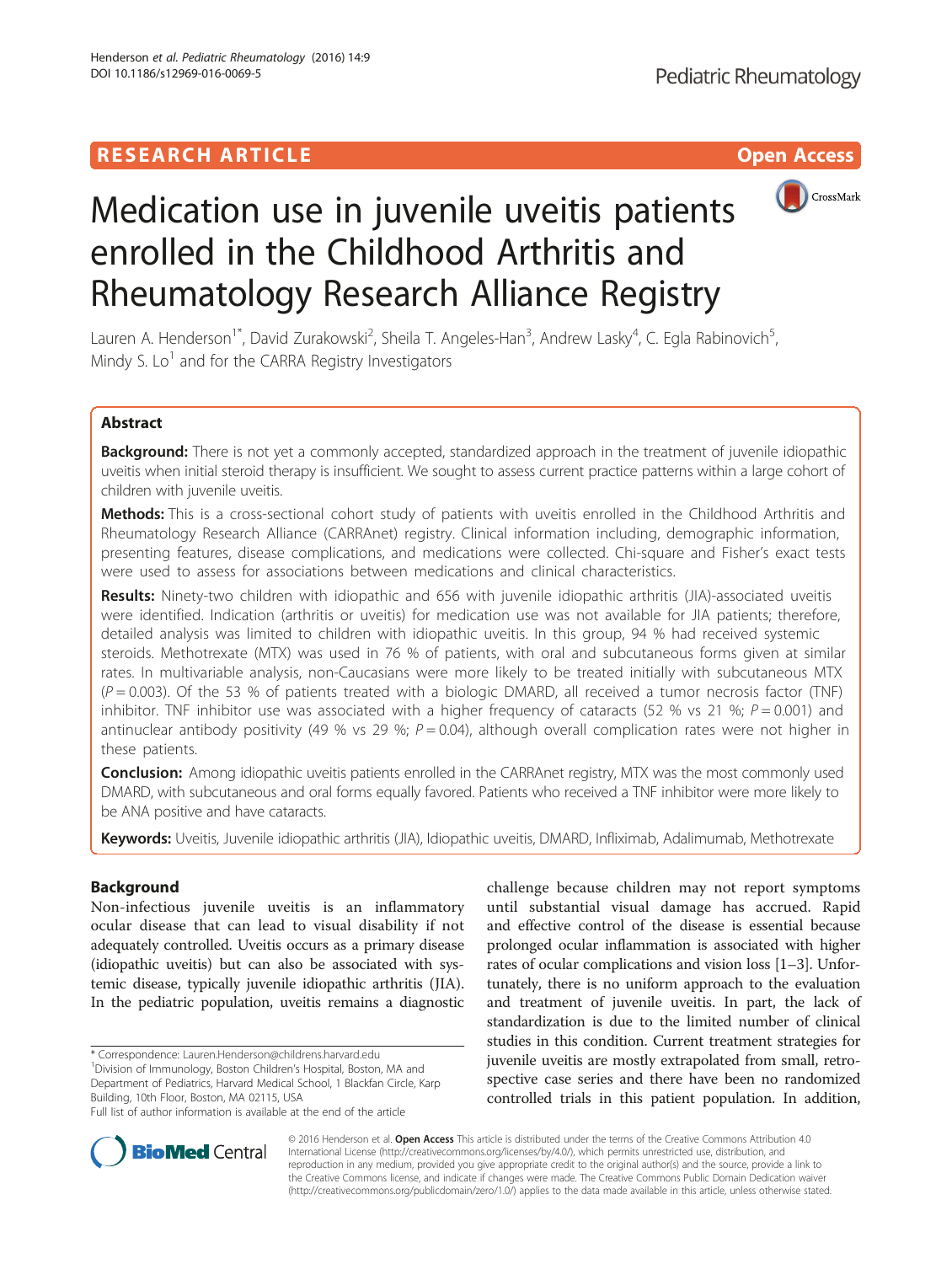few studies have examined treatment practice patterns in the care of juvenile uveitis, and these patterns may also vary between pediatric rheumatology and ophthalmology providers. Improved understanding of current practice may help inform future decisions regarding optimal care of these patients.

Glucocorticoids (oral and/or topical) are often the first step in treatment of anterior, non-infectious uveitis in children but long term use is discouraged due to side effects [[4, 5\]](#page-8-0). Methotrexate is the most commonly prescribed steroid-sparing medication, and its therapeutic efficacy has been documented in several small case series [\[4](#page-8-0), [6](#page-8-0)–[10\]](#page-8-0). Methotrexate can be given either orally or subcutaneously. Subcutaneous administration has greater bioavailability compared to oral, which can be quite variable [[11](#page-8-0), [12\]](#page-8-0). However, for many patients, especially children, oral dosing is preferred. Other disease-modifying anti-rheumatic drugs (DMARDs) such as cyclosporine, tacrolimus, azathioprine, and mycophenolate mofetil are also used to treat uveitis, although most published reports have focused on adult, rather than pediatric, patients [\[13](#page-8-0)–[23](#page-8-0)]. More recently, reports describe successful use of the TNF inhibitors infliximab and adalimumab in both JIA-associated and idiopathic uveitis [[24](#page-8-0)–[27\]](#page-8-0). In refractory cases of JIA associated uveitis, tociluzumab, abatacept, and rituximab have also been used [[28](#page-8-0)–[30\]](#page-8-0).

Several groups have proposed guidelines for the treatment of JIA-associated uveitis based on literature review and expert opinion [\[31](#page-8-0)–[33](#page-8-0)]. There is consensus among these treatment guidelines that topical steroids should be used first, followed by methotrexate for refractory disease. However, they differ in their recommendations on the use of systemic glucocorticoids, preferred route of methotrexate administration, and choice of second-line steroids sparing agents. Further, they have not yet been validated prospectively and it is unknown how closely providers adhere to these recommendations.

Comparative effectiveness research (CER) represents an alternative approach to the establishment of treatment guidelines by expert opinion. CER methodologies are well suited to study diseases such as juvenile uveitis that are relatively uncommon, making randomized controlled trials with large cohorts less feasible [[34, 35](#page-8-0)]. Consensus Treatment Plans (CTPs), in which patients are treated according to one of several algorithms, are intended to help standardize care, while at the same time collecting information on outcomes that will allow comparison of different treatment practices. The implementation of CTPs and subsequent analysis of outcome data represent a form of CER. This approach has been trialed for multiple pediatric rheumatologic conditions, though not juvenile uveitis [\[36](#page-8-0)–[39\]](#page-8-0).

In this study, we examined data from CARRAnet, a large registry of North American pediatric rheumatology patients, in order to characterize current practice patterns in the treatment of juvenile uveitis. Better understanding of the factors influencing selection of steroid-sparing medications is necessary to inform the development of standardized treatment regimens and CTPs.

# Methods

## CARRAnet registry

CARRAnet was developed by the Childhood Arthritis and Rheumatology Research Alliance (CARRA) and is a multicenter registry of children with rare pediatric rheumatologic conditions ("CARRA registry" on [https://clini](https://clinicaltrials.gov/)[caltrials.gov\)](https://clinicaltrials.gov/). Over 50 pediatric rheumatology research centers in the United States and Canada have enrolled over 9000 children into the registry since its inception. Children were eligible to participate if they had 1 of 12 specified rheumatologic diseases that were being studied in the registry. The primary diagnosis at enrollment was determined by the child's treating rheumatologist. The registry opened with recruitment of children with JIA in May 2010; recruitment of children idiopathic uveitis began in February 2012, at which time collection of detailed information on uveitis presentation and treatment was also introduced to the registry. Demographic and clinical data, including information on prior medication use and disease complications, were gathered by family interview, medical record review, and/or provider recall and subsequently entered into a secure online database. Consent/assent was obtained from all study participants.

## Uveitis data

After Institutional Review Board approval, we obtained de-identified enrollment data from children with JIAassociated and idiopathic uveitis who participated in the CARRA registry from June 2010 to September 2013. Although the registry was developed for prospective data collection, at the time of our inquiry, only data from a single, baseline registry enrollment visit was available for most patients. Data collected included uveitis type, number of affected eyes,duration of current episode (if active uveitis present), history of ocular complications, and current and prior medication use. Possible ocular complications listed included increased intraocular pressure, keratic precipitates, posterior synechiae, cataracts, macular edema, epiretinal membrane, snowbanks, snowballs, retinal vasculitis, macular atrophy, hypopyon, iris nodules, band keratopathy, and history of eye surgery. Information on topical therapies (steroid, mydriatic, and anti-glaucoma drops), systemic glucocorticoids, intra-ocular steroids, intravenous immunoglobulin, non-biologic disease-modifying antirheumatic drugs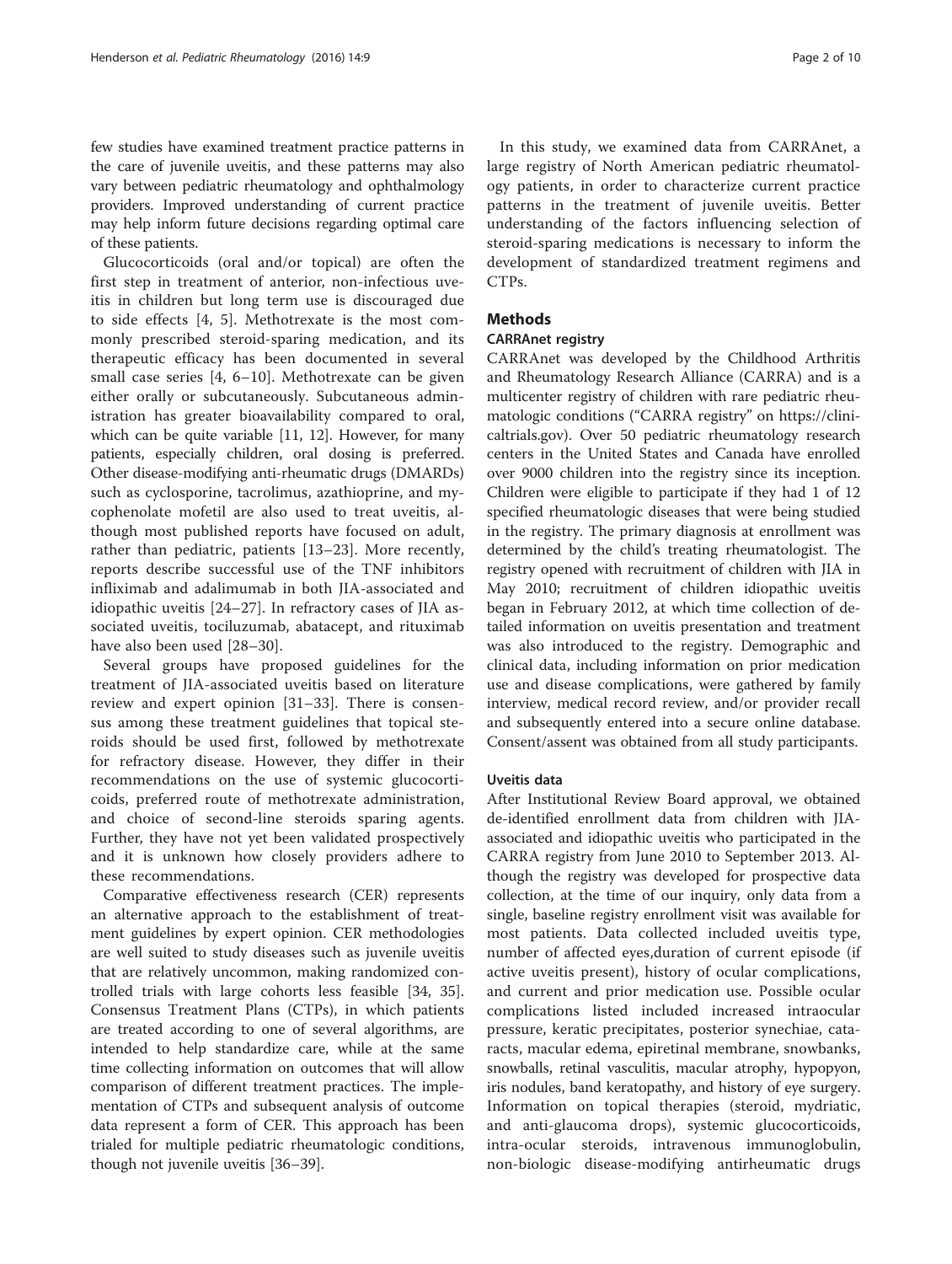(DMARDs), and biologic agents were included in the registry. Long-term steroid use was defined as a history of systemic glucocorticoid treatment for > 1 month. Drug use was categorized as "current," "past," "never," or "unknown." For this analysis, "ever drug use" was defined as past and/or current use. Information on medication dose and dates of drug initiation/cessation were not included in the registry. Thus, while some longitudinal information regarding treatment could be inferred based on current and past use of medications, details such as duration of therapy were not available. For JIA patients, the indication for a systemic medication (arthritis vs. uveitis) was not recorded. Finally, data collection also included "ANA status," where a positive response was defined as a history of testing positive for anti-nuclear antibody (ANA). Date of ANA testing was not included in the registry.

## Statistical analysis

Demographic differences between JIA-associated and idiopathic uveitis groups were compared with Mann-Whitney U and chi-square tests. Univariate analysis was performed between first-use of oral MTX and subcutaneous MTX, and between biologic and nonbiologic groups, using the Mann-Whitney U-test for median age and Fisher's exact test for percentages. Multivariable logistic regression (backward selection) was applied to identify predictive factors, with the likelihood ratio test used to assess significance of the independent predictors [\[40](#page-8-0)]. Odds ratios and 95 % confidence intervals (CI) were derived for significant multivariable predictors of route of MTX administration and for use of biologics.

In these univariate and multivariate analyses, Caucasian race included both Hispanic and non-Hispanic ethnicities. Due to the small number of subjects endorsing racial categories other than Caucasian/white and black/African American, racial categories were collapsed into Caucasian and non-Caucasian to allow sufficient patient numbers for statistical analysis. Statistical analysis was performed using IBM/SPSS Statistics (version 22.0, IBM, Armonk, NY). Two-tailed  $P < 0.05$  were considered statistically significant.

# **Results**

## Patient characteristics

There were 92 children with idiopathic uveitis and 646 children with JIA uveitis identified in the CARRA registry (Table 1). Children with JIA uveitis were significantly younger at disease onset (median age 2.8 years) than children with idiopathic uveitis (median 8.5 years)  $(P<0.001)$  (Table 1). Females were more frequently affected than males in both forms of the disease; however, patients with JIA uveitis were more likely to be female than those with idiopathic uveitis (78 % vs

|                       | Idiopathic Uveitis | JIA Uveitis       |
|-----------------------|--------------------|-------------------|
|                       | $N = 92$           | $N = 646$         |
| Age at onset, yrs     | 8.5                | 2.8               |
| Median (IQR)          | $(5.3 - 10.9)$     | $(1.7 - 5.2)$     |
| Gender (n, %)         |                    |                   |
| Female                | 51 (55 %)          | 504 (78 %)        |
| Male                  | 41 (45 %)          | 142 (22 %)        |
| Disease duration, yrs |                    |                   |
| Median (IQR)          | $2.9(1.2-5.2)$     | $6.1$ $(3.2-9.5)$ |
| Race* (n, %)          |                    |                   |
| Caucasian             | 71 (77 %)          | 596 (92 %)        |
| Black                 | 12 (13 %)          | 22 (3 %)          |
| Asian                 | 4(1%)              | 16 (2 %)          |
| Other                 | 3(3%)              | 19 (3 %)          |
| Unknown               | 2(2%)              | $0(0\%)$          |
| Ethnicity (n, %)      |                    |                   |
| Hispanic              | 12 (13 %)          | 61 (9 %)          |
| Non-Hispanic          | 79 (86 %)          | 580 (90 %)        |
| Unknown               | 1(1%               | $5(0.5\%)$        |
| ANA (n, %)            |                    |                   |
| Positive              | 30 (32 %)          | 385 (60 %)        |
| Negative              | 45 (49 %)          | 184 (28 %)        |
| Unknown               | 17 (18 %)          | 77 (12 %)         |

Characteristics of the idiopathic and JIA uveitis patients are listed in the table. \*Race was self-reported, and subjects could select more than one category JIA juvenile idiopathic arthritis, IQR interquartile range

55 %;  $P < 0.001$ ) (Table 1). A greater percentage of patients with JIA uveitis (92 %) were Caucasian as compared to children with idiopathic uveitis  $(77%) (P < 0.001)$  (Table 1).

# Uveitis characteristics

Information on uveitis disease characteristics and ocular complications was available for all patients with idiopathic uveitis but only 69 of 646 patients with JIA uveitis. Therefore, our evaluation of uveitis features was limited to patients with idiopathic uveitis. Anterior uveitis was the most common subtype of the disease (62 %), followed by panuveitis (21 %), intermediate uveitis (13 %), and posterior uveitis (4 %). Most children with idiopathic uveitis (77 %) had bilateral involvement. Ocular complications were common and noted in 71 (77 %) children with idiopathic uveitis: 35 had cataracts, 26 had undergone eye surgery, 13 had abnormal corrected vision, and 3 were blind in the affected eye (Fig. [1](#page-3-0)). Other frequently reported complications included posterior synechiae, band keratopathy, macular edema, and keratic precipitates. The majority of patients (64 children) reported having more than one complication. Among JIA uveitis patients for whom ocular complication data was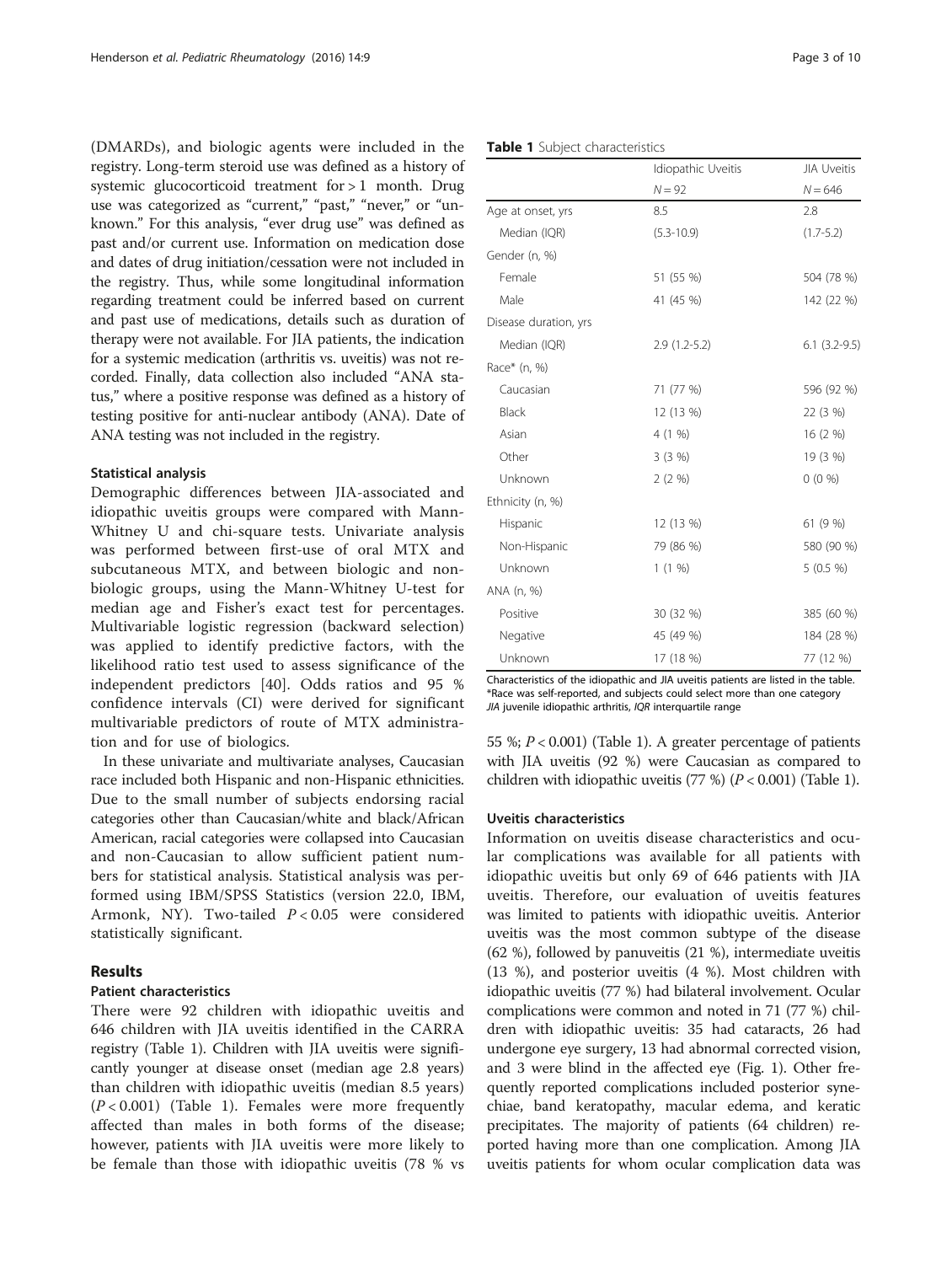<span id="page-3-0"></span>

known, cataracts again were the most common complication, although overall complication rate was lower (Additional file [1:](#page-7-0) Figure S1).

### Medication use

Data on medications ever used was available on all idiopathic and almost all (643/646) JIA uveitis patients (Tables 2 and 3). Use of DMARDs and biologic agents was similar in both groups. A majority of patients received a DMARD (83 % of idiopathic and 88 % of JIA uveitis patients). At least one biologic agent was used in 53 % of children with idiopathic uveitis and 56 % of children with JIA-associated uveitis. In patients with JIA

Table 2 DMARD use in idiopathic and JIA uveitis

| Idiopathic Uveitis | JIA Uveitis  |  |
|--------------------|--------------|--|
| $N = 92(%)$        | $N = 643(%)$ |  |
| 70 (76)            | 549 (85)     |  |
| 44 (48)            | 375 (58)     |  |
| 46 (50)            | 416 (65)     |  |
| 9(10)              | 33(5)        |  |
| 3(3)               | 20(3)        |  |
| 1(1)               | 47 (7)       |  |
| 0(0)               | 27(4)        |  |
| 0(0)               | 20(3)        |  |
| 0(0)               | 8(1)         |  |
| 0(0)               | 3(0.4)       |  |
| 0(0)               | 1(0.2)       |  |
|                    |              |  |

Data in this table represent "ever drug use" in patients with data available on DMARD drug exposure (92/92 patients with idiopathic uveitis and 643/646 patients with JIA uveitis)

JIA juvenile idiopathic arthritis, SQ subcutaneous

| Drug          | Idiopathic Uveitis | <b>JIA Uveitis</b><br>$N = 643$ (%) |  |
|---------------|--------------------|-------------------------------------|--|
|               | $N = 92(96)$       |                                     |  |
| TNF inhibitor | 49 (53)            | 353 (55)                            |  |
| Adalimumab    | 18 (20)            | 196 (30)                            |  |
| Certolizumab  | 0(0)               | 1(0.2)                              |  |
| Etanercept    | 0(0)               | 159 (25)                            |  |
| Golimumab     | 1(1)               | 3(0.5)                              |  |
| Infliximab    | 36 (39)            | 174 (27)                            |  |
| Abatacept     | 0(0)               | 23(4)                               |  |
| Anti-IL-1     | 0(0)               | 9(1.5)                              |  |
| Anakinra      | 0(0)               | 7(0.2)                              |  |
| Rilonacept    | 0(0)               | 1(0.2)                              |  |
| Canakinumab   | 0(0)               | 1(0.2)                              |  |
| Rituximab     | 0(0)               | 4(0.5)                              |  |
| Tocilizumab   | 0(0)               | 4(0.5)                              |  |

Table 3 Biologic agent use in idiopathic and JIA uveitis

Data in this table represent "ever drug use" in patients with data available on biologic drug exposure (92/92 patients with idiopathic uveitis and 643/646 patients with JIA uveitis)

JIA juvenile idiopathic arthritis

uveitis, the indication for medication use was not specified and could have been due to either arthritis or uveitis disease activity. Therefore, in order to evaluate medication use for uveitis specifically, we restricted the remaining medication analysis to patients with idiopathic disease.

#### Glucocorticoid use in idiopathic uveitis

Topical steroid drops were used in 90 % of idiopathic uveitis patients, with hourly dosing employed at some point in the disease course in 26 % (Table [4](#page-4-0)). Of the 5 children who did not receive topical steroid drops, 4 were treated with oral or IV glucocorticoids. None of the idiopathic uveitis patients received intra-ocular steroid injections. Almost all (94 %) of idiopathic uveitis patients had received systemic glucocorticoids. Further, 38 % of idiopathic uveitis patients had received long-term systemic glucocorticoids.

# DMARD use in idiopathic uveitis

Of the 92 idiopathic uveitis patients, 70 (76 %) received methotrexate (MTX), making it the most frequently utilized steroid-sparing agent. Overall, the oral and subcutaneous (SQ) forms of MTX were used at similar rates (Table 2). In 96 % of patients who had received MTX, it was possible to determine the initial route of MTX administration prescribed to treat idiopathic uveitis. SQ MTX was used first in 54 % of children, while oral MTX was prescribed first in 46 %. A minority (29 %) of patients had been trialed on both formulations (SQ to oral in 10 patients; oral to SQ in 7 patients; in 3 subjects the order could not be determined). By univariate analysis,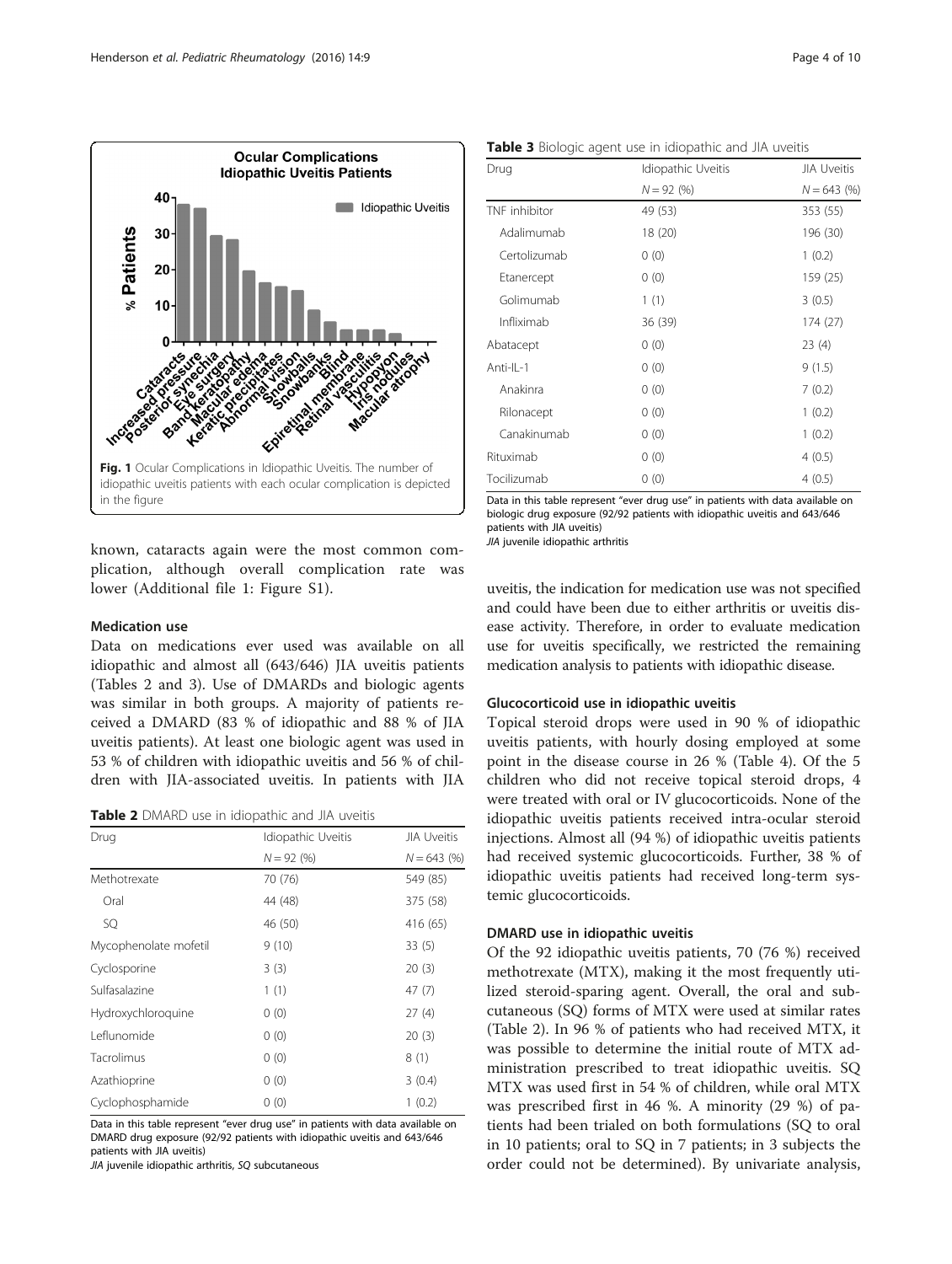#### <span id="page-4-0"></span>Table 4 Steroid use in idiopathic uveitis

|                               | Idiopathic Uveitis N |
|-------------------------------|----------------------|
| Topical steroid drops         |                      |
| Yes                           | 83 (90)              |
| No                            | 5(5)                 |
| Unknown                       | 4(4)                 |
| Max topical steroid drop freq |                      |
| Hourly                        | 24 (26)              |
| 12x/day                       | 10(11)               |
| 6x/day                        | 4(4)                 |
| 4x/day                        | 16(17)               |
| 3x/day                        | 6(7)                 |
| 2x/day                        | 3(3)                 |
| Daily                         | 3(3)                 |
| Unknown                       | 21(23)               |
| Intraocular steroids          |                      |
| Yes                           | 0(0)                 |
| No                            | 85 (92)              |
| Unknown                       | 7(8)                 |
| Systemic steroids             |                      |
| Yes                           | 86 (94)              |
| No                            | 4(4)                 |
| Unknown                       | 2(2)                 |
| IV pulse steroids             |                      |
| Yes                           | 4(4)                 |
| No                            | 82 (89)              |
| Unknown                       | 6(7)                 |
| Long-term systemic steroids   |                      |
| Yes                           | 35 (38)              |
| No                            | 50 (54)              |
| Unknown                       | 7(8)                 |

Topical and systemic steroid use in idiopathic uveitis patients is depicted in the table. Max maximum, freq frequency

the initial use of the SQ MTX was associated only with non-Caucasian race  $(P = 0.046)$ . This relationship persisted in the multivariable analysis with adjustment for age at disease onset, ethnicity, race, gender, uveitis type, and ocular complications  $(P = 0.003)$  (Table [5](#page-5-0)). DMARDs other than methotrexate that were less frequently used in idiopathic uveitis patients included cyclosporine  $(N = 3)$ , mycophenolate mofetil  $(N = 9)$ , and sulfasalazine  $(N = 1)$  (Table [2](#page-3-0)).

## Biologic use in idiopathic uveitis

Among the 49 idiopathic uveitis patients treated with a biologic medication, all received a tumor necrosis factor (TNF) inhibitor: infliximab ( $n = 36$ ), adalimumab ( $n = 18$ ), or golimumab ( $n = 1$ ) (Table [3](#page-3-0)). Of these, all but 2 had also received methotrexate. In univariate analysis, patients who had received a TNF inhibitor were more likely to have a history of a cataract compared to patients who had never been exposed to a biologic agent (53 % vs. 21 %;  $P = 0.002$ ) (Table [6](#page-6-0)). This association remained in multivariable analysis adjusting for age at disease onset, ethnicity, race, gender, uveitis type, ANA status, and ocular complications (odds ratio = 5.6;  $P = 0.001$ ). In addition, multivariate modeling also revealed that a positive ANA, defined as a history of testing positive for ANA, was significantly associated with TNF inhibitor use after adjusting for other disease and patient characteristics  $(P = 0.04)$  (Table [6](#page-6-0)).

#### Multiple biologic agent use in idiopathic uveitis

Six idiopathic uveitis patients were treated with multiple biologic agents. All of these patients had received both infliximab and adalimumab. In 5 of these patients, the order of TNF inhibitor use could be determined: 3 patients switched from adalimumab to infliximab, while 2 patients switched from infliximab to adalimumab.

## Biologic use without preceding DMARD in idiopathic uveitis

Two patients included in the registry were treated with infliximab without a preceding DMARD. Neither of these patients had anterior uveitis, while both had ocular complications. The first patient was diagnosed with bilateral panuveitis and had developed snowballs and posterior synechiae. The second child had posterior uveitis complicated by retinal vasculitis and blindness in the affected eye.

# **Discussion**

 $(% )$ 

Optimization of care for children with uveitis remains a challenging goal without better comparative effectiveness studies. These types of studies are particularly challenging to conduct in children given the rarity of uveitis and the practical considerations regarding therapeutic trials in children. In this study, we sought to present a preliminary overview of current practice patterns in the treatment of pediatric uveitis, using a large North American patient registry. This analysis includes description of one of the largest cohorts of pediatric idiopathic uveitis patients published to date. A total of 26 contributing centers were represented within this cohort.

We first examined steroid use in these patients. Somewhat surprisingly, nearly all patients had been treated with systemic glucocorticoids; indeed, more patients reported using systemic glucocorticoids than topical steroids. About a third of patients reported long-term use of systemic glucocorticoids, and several patients had received intravenous glucocorticoid pulses. In contrast to the pattern of steroid use documented in our cohort of patients, published treatment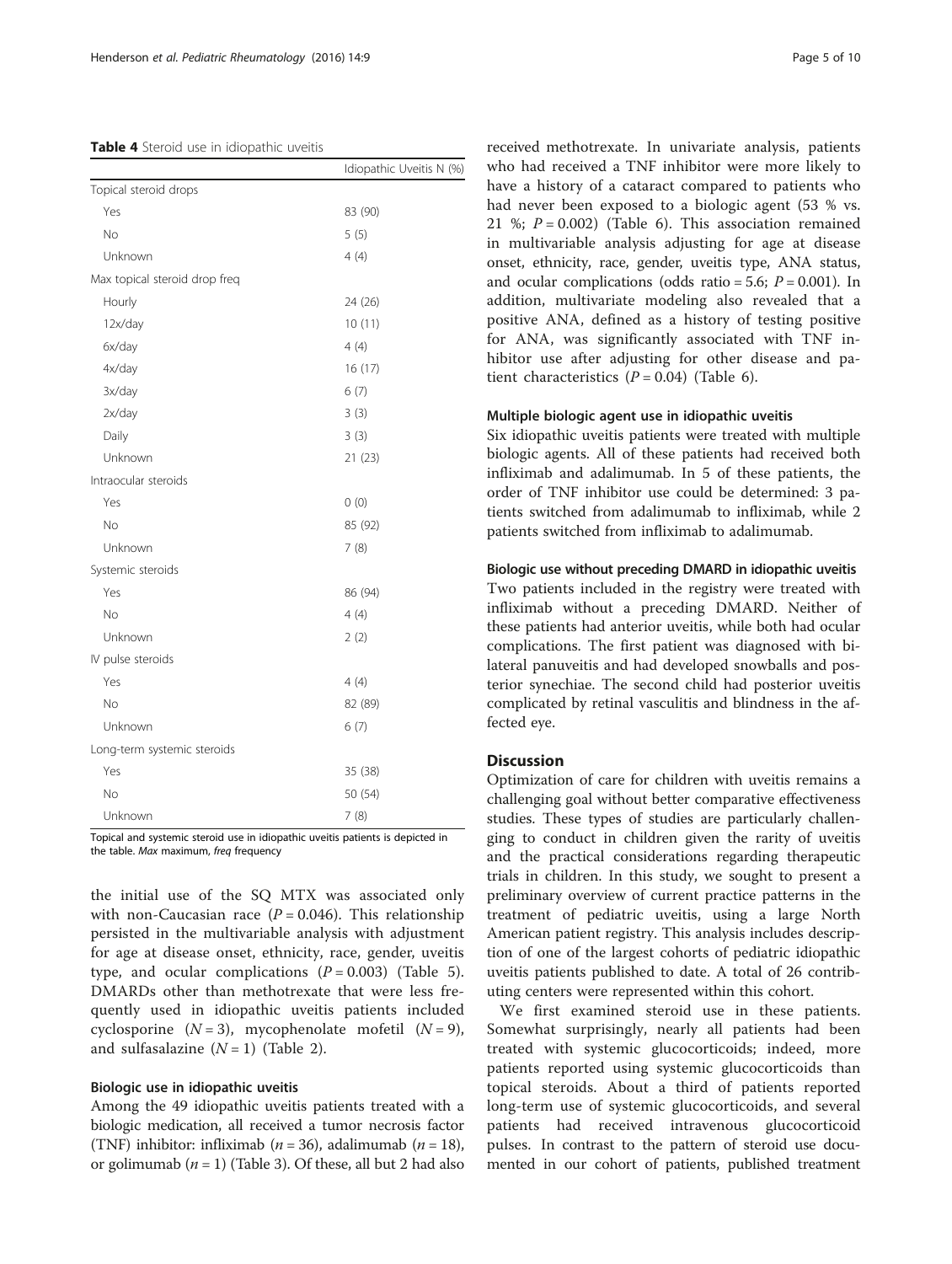| Variable          |                 | SQ MTX          | Univariate<br>$P$ value | Multivariable Logistic Regression |           |           |
|-------------------|-----------------|-----------------|-------------------------|-----------------------------------|-----------|-----------|
|                   | Oral MTX        |                 |                         | Odds Ratio                        | 95 % CI   | $P$ value |
|                   | $N = 31$        | $N = 36$        |                         |                                   |           |           |
| Age at onset, yrs |                 |                 | 0.06                    |                                   |           | 0.61      |
| Median (IQR)      | $9.4(5.7-11.8)$ | $7.1 (5.0-9.3)$ |                         |                                   |           |           |
| Gender            |                 |                 | 1.00                    |                                   |           | 0.73      |
| Female            | 13 (42 %)       | 15 (42 %)       |                         |                                   |           |           |
| Male              | 18 (58 %)       | 21 (58 %)       |                         |                                   |           |           |
| Ethnicity         |                 |                 | 1.00                    |                                   |           | 0.72      |
| Hispanic          | 2(6%)           | 2(6%)           |                         |                                   |           |           |
| Non-Hispanic      | 29 (94 %)       | 34 (94 %)       |                         |                                   |           |           |
| Race              |                 |                 | $0.046*$                | 12.7                              | 1.5-106.8 | $0.003*$  |
| Caucasian         | 27 (87 %)       | 22 (65 %)       |                         |                                   |           |           |
| Non-Caucasian     | 4 (13 %)        | 12 (35 %)       |                         |                                   |           |           |
| Uveitis type      |                 |                 | 0.65                    |                                   |           | 0.51      |
| Anterior          | 19 (61 %)       | 26 (72 %)       |                         |                                   |           |           |
| Pan               | 4 (13 %)        | 5(14%)          |                         |                                   |           |           |
| Intermediate      | 7 (23 %)        | 4 (11 %)        |                         |                                   |           |           |
| Posterior         | 1(3%)           | $1(3\%)$        |                         |                                   |           |           |
| ANA status        |                 |                 | 1.00                    |                                   |           | 0.95      |
| Positive          | 11 (44 %)       | 15 (44 %)       |                         |                                   |           |           |
| Negative          | 14 (56 %)       | 19 (56 %)       |                         |                                   |           |           |
| Complications**   | 25 (81 %)       | 28 (80 %)       | 1.00                    |                                   |           | 0.73      |
| Cataracts         | 15 (48 %)       | 16 (44 %)       | 0.81                    |                                   |           | 0.94      |

<span id="page-5-0"></span>Table 5 Factors associated with initial route of MTX Administration in idiopathic uveitis

Data in this table include subject characteristics associated with the route of methotrexate administration initially prescribed

IQR interquartile range, SQ subcutaneous, CI confidence interval, ANA antinuclear antibody

\*Statistically significant, \*\*Presence of at least one ocular complication

guidelines for JIA-associated uveitis reserve systemic glucocorticoids for patients with severe ocular inflammation (grades  $3+$  or  $4+$ ) or impending vision loss [[31, 32](#page-8-0)]. The discrepancy between systemic glucocorticoid use in our cohort compared to the treatment guidelines may represent a point where current treatment practices deviate from expert opinion. It is possible that this deviation is due to differences in treatment approaches between idiopathic and JIA-associated uveitis. Alternatively, the high rate of systemic glucocorticoiduse in our cohort could be explained by higher disease severity, a possibility that is difficult to assess as the CARRAnet registry did not include information about grade of inflammation. However, the overall rate of ocular complications in our cohort (80 %) is within the range of prior reports in juvenile uveitis [\[1](#page-8-0), [2, 41\]](#page-8-0).

The use of steroid-sparing medications in idiopathic uveitis was then evaluated. Most patients had received methotrexate, in either oral or subcutaneous form. Subcutaneous methotrexate has higher bioavailability than oral dosing, but use of subcutaneous methotrexate for initial therapy is not clearly standard among providers.

We found that idiopathic uveitis patients in our study were evenly divided between oral and subcutaneous dosing. Univariate and multivariate analysis demonstrated that subcutaneous administration was used more frequently for non-Caucasians than Caucasians. A possible explanation could be that non-Caucasians had, or were at least perceived to have, more severe disease. However, other characteristics such as complication rate, age of onset, gender, and ANA status were not different between patients who were treated with oral versus subcutaneous methotrexate. There is limited literature on the role of race and ethnicity in juvenile uveitis. In one study of JIA-associated uveitis, African-American children tended to have worse physician global assessment scores [[42](#page-8-0)]. Another study has also suggested that African-American patients may have more severe disease [\[43\]](#page-9-0). In contrast, white race was a predictor of remission in one study of JIA-associated uveitis, but race was not a factor affecting development of complications [\[44](#page-9-0)]. Whether these findings are applicable to idiopathic uveitis patients is less clear. Other factors that may influence medication selection were not able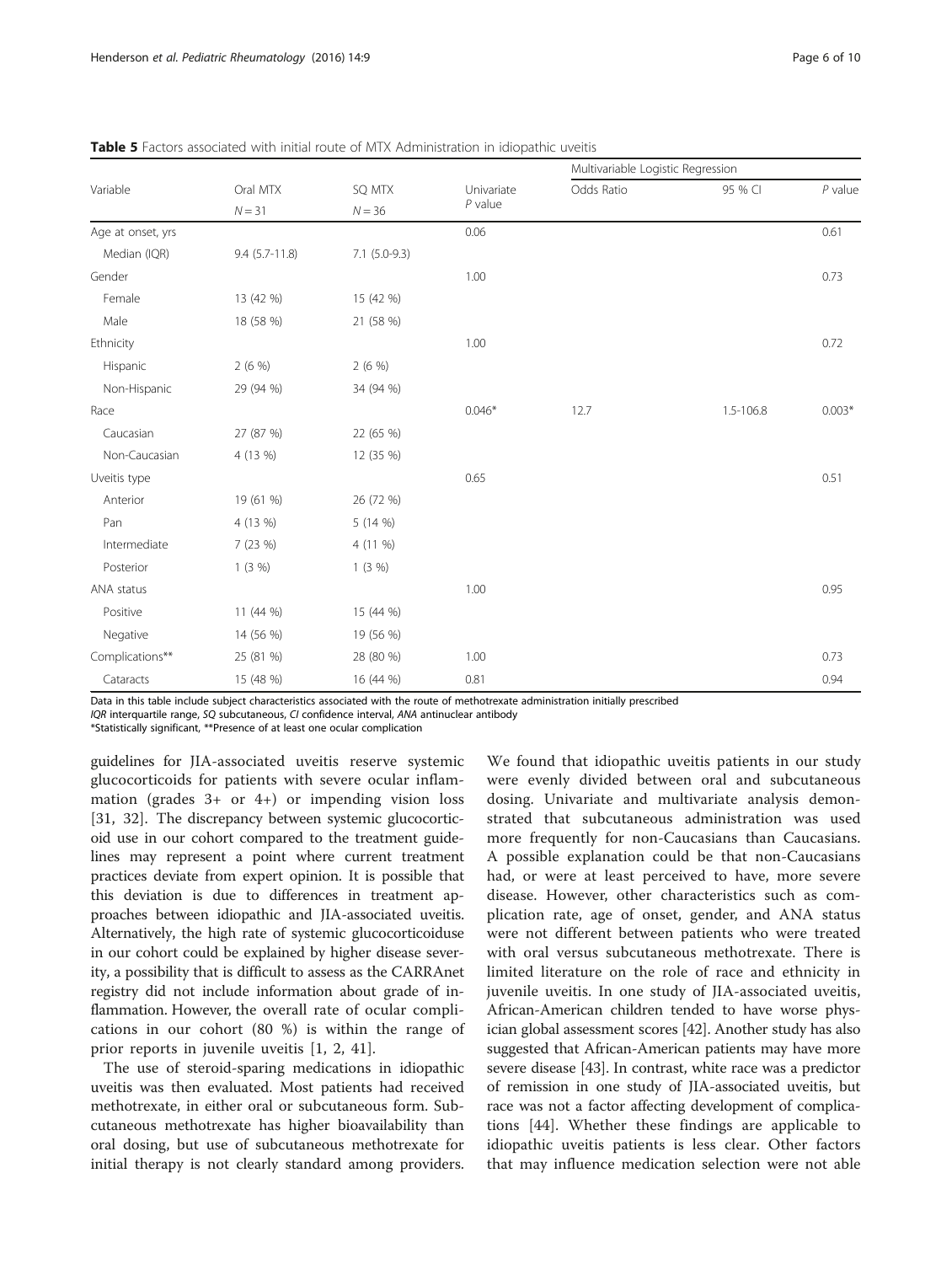| Variable          | <b>Biologics</b> | No Biologics<br>$N = 43$ | Univariate<br>$P$ value | Multivariable Logistic Regression |              |           |
|-------------------|------------------|--------------------------|-------------------------|-----------------------------------|--------------|-----------|
|                   |                  |                          |                         | Odds Ratio                        | 95 % CI      | $P$ value |
|                   | $N = 49$         |                          |                         |                                   |              |           |
| Age at onset, yrs |                  |                          | 0.35                    |                                   |              | 0.90      |
| Median (IQR)      | $7.7(5.1-10.2)$  | 8.9 (6.8-11.4)           |                         |                                   |              |           |
| Gender            |                  |                          | 0.21                    |                                   |              | 0.07      |
| Female            | 24 (49 %)        | 27 (63 %)                |                         |                                   |              |           |
| Male              | 25 (51 %)        | 16 (37 %)                |                         |                                   |              |           |
| Ethnicity         |                  |                          | 0.54                    |                                   |              | 0.92      |
| Hispanic          | $5(10\%)$        | 7 (16 %)                 |                         |                                   |              |           |
| Non-Hispanic      | 44 (90 %)        | 36 (84 %)                |                         |                                   |              |           |
| Race              |                  |                          | 0.20                    |                                   |              | 0.87      |
| Caucasian         | 35 (73 %)        | 36 (86 %)                |                         |                                   |              |           |
| Non-Caucasian     | 13 (27 %)        | 6 (14 %)                 |                         |                                   |              |           |
| Uveitis type      |                  |                          | 0.44                    |                                   |              | 0.82      |
| Anterior          | 27 (55 %)        | 30 (70 %)                |                         |                                   |              |           |
| Pan               | 13 (27 %)        | 6(14%)                   |                         |                                   |              |           |
| Intermediate      | 7 (14 %)         | 5 (12 %)                 |                         |                                   |              |           |
| Posterior         | 2(4%)            | 2(5%                     |                         |                                   |              |           |
| ANA status        |                  |                          | $0.07***$               |                                   |              |           |
| Positive          | 20 (49 %)        | 10 (29 %)                |                         | 3.0                               | $1.0 - 8.6$  | $0.04*$   |
| Negative          | 21 (51 %)        | 25 (71 %)                |                         | Reference                         |              |           |
| Any complication  | 39 (81 %)        | 32 (74 %)                | 0.46                    |                                   |              | 0.16      |
| Cataracts         | 26 (53 %)        | 9(21%                    | $0.002*$                | 5.6                               | $1.8 - 17.2$ | $0.001*$  |

<span id="page-6-0"></span>

IQR interquartile range, CI confidence interval

\*Statistically significant, \*\*\*Trend

to be captured in our study; these include patient preference, concerns about medication compliance, and regional availability of injectable methotrexate due to drug shortages [\[45\]](#page-9-0).

More than half of our idiopathic uveitis cohort received biologic therapy, all in the form of TNF inhibitors. Infliximab was used twice as frequently as adalimumab, which was interesting given that recent literature seems to have favored adalimumab over infliximab in some analyses [[46](#page-9-0), [47](#page-9-0)]. One explanation for this may be the earlier availability of infliximab. However, our patients were first enrolled beginning in 2010; adalimumab use in juvenile uveitis was reported as early as 2006 [[48](#page-9-0)]. There were no racial differences between patients who had or had not received TNF inhibitor therapy. However, patients treated with TNF inhibitors were more likely to be ANA positive and to have cataracts, again suggesting that these patients either had, or were perceived to have, more severe disease. Unfortunately, the design of the registry did not allow the ability to capture whether ANA positivity and cataract development preceded or followed TNF inhibitor administration. Several studies have identified ANA positivity as a risk factor for ocular complications and visual acuity loss in JIA-associated uveitis; however, other studies have not replicated this finding [\[2,](#page-8-0) [49](#page-9-0)-[51](#page-9-0)]. There is, thus, no clear explanation of the association between ANA positivity and TNF inhibitor use in our cohort apart from the possible perception of increased disease severity.

Cataract development may be secondary to disease activity or chronic steroid use. In our cohort, patients with cataracts had higher frequencies of other ocular complications but similar rates of glucocorticoiduse compared to children without cataracts. Thus, differences in disease severity more likely explain the association between cataract development and the use of TNF inhibitors. Further understanding of this relationship is limited by the available data, which in this registry database did not specify the timing of TNF inhibitor initiation with regard to cataract formation.

# Limitations

Although the size of our idiopathic uveitis pediatric cohort was relatively large, interpretation of the impact of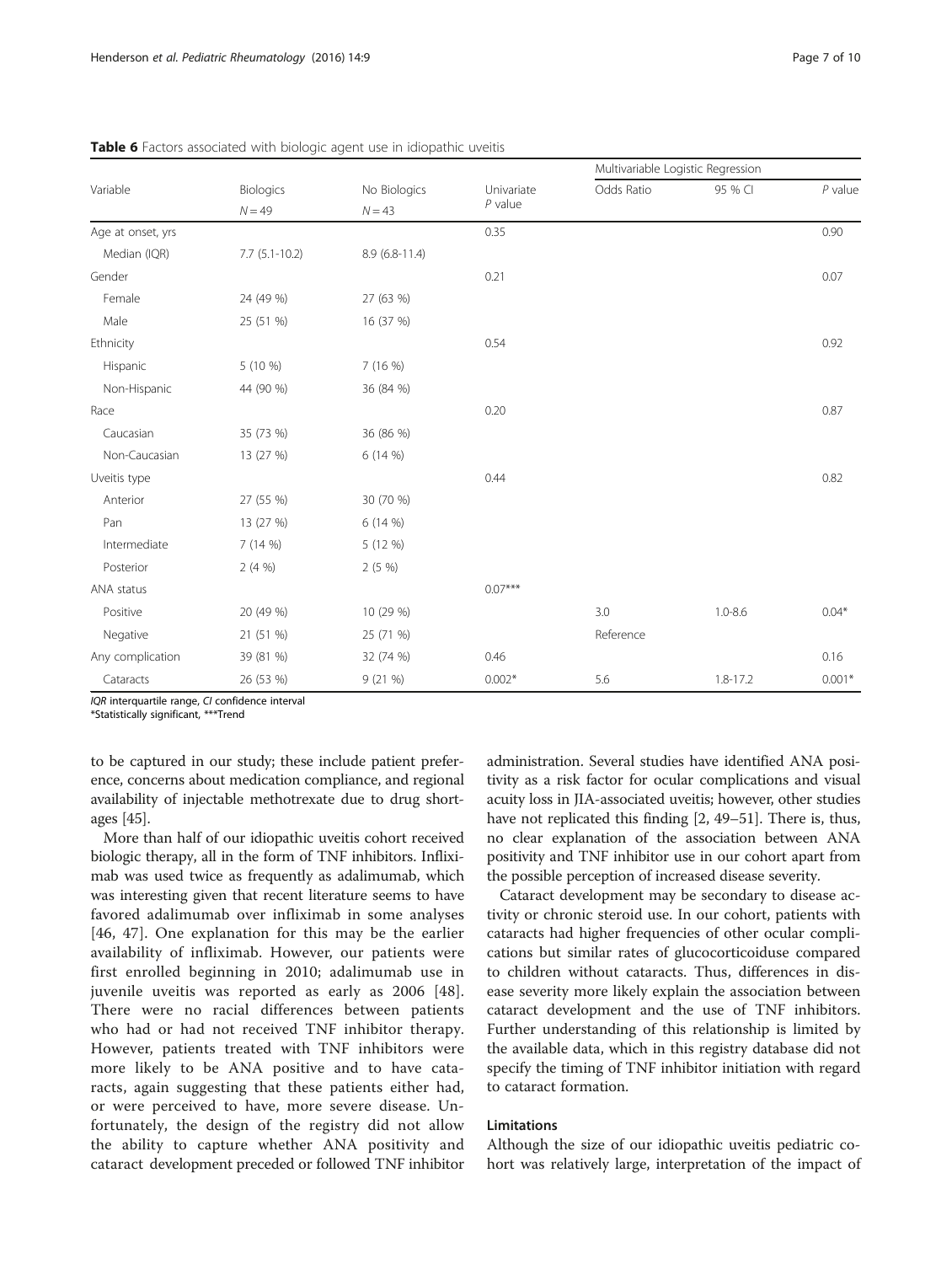<span id="page-7-0"></span>specific medications on patient outcome is limited by the lack of follow up. This was a relatively early crosssectional look at enrollment data, but collection of data from follow up visits remains ongoing. We hope that over time, further analyses will allow more detailed examination of the factors that influence the selection of medications, as well as their efficacy.

The CARRAnet database did not include data on the indication for medication use in JIA uveitis patients. Therefore, it was not possible to determine if a medication was used for active arthritis and/or uveitis. Thus, we limited the majority of our analysis to idiopathic uveitis patients. It is unclear if our findings are applicable to JIA uveitis patients, given the differences in race, gender, and ANA status in both groups which may be associated with differences in disease severity, and subsequently medication use. The database also did not collect information on medication dosage, which can also vary greatly from provider to provider and also influence the decision for whether to move on to another agent. Future iterations of this database will hopefully allow more granular analysis of medication dosage.

Finally, our cohort may be influenced by selection bias, as these patients were all under the care of a pediatric rheumatologist. Patients with milder disease may be managed solely by ophthalmologists without coming to the attention of a rheumatology provider.

## Conclusions

There is not yet a commonly accepted, standardized approach in the treatment of juvenile idiopathic uveitis. Analysis of a North American pediatric rheumatology data registry identified points of consensus and divergence in the current treatment practices for this disease. Compared to expert treatment guidelines, clinicians used systemic steroids more frequently and for prolonged courses. Steroid-sparing treatment strategies were generally similar for children with JIA-associated and idiopathic uveitis. Among patients with idiopathic uveitis, almost all were treated with methotrexate, although oral and subcutaneous forms of the medication were equally favored. Non-Caucasian patients were more likely to be prescribed subcutaneous rather than oral methotrexate. More than half of our idiopathic uveitis patients were also treated with a TNF inhibitor, and infliximab was used twice as often as adalimumab. TNF inhibitor use may reflect higher disease severity, or the perception of higher disease activity, as it was also associated with higher rates of ANA positivity and cataract formation.

Our findings on the treatment of juvenile uveitis in North America lay the foundation for future investigation into identified areas of treatment variability. Comparative effectiveness research, particularly CTPs, will be helpful in studying systemic steroid use and the efficiency of oral versus subcutaneous methotrexate, and the TNF inhibitors infliximab and adalimumab.

# Additional file

[Additional file 1: Figure S1.](dx.doi.org/10.1186/s12969-016-0069-5) Ocular complications in JIA associated uveitis. (TIF 294 kb)

#### Abbreviations

CARRA: Childhood Arthritis and Rheumatology Research Alliance; CER: comparative effectiveness research; CTP: consensus treatment plans; DMARD: disease-modifying anti-rheumatic drug; JIA: Juvenile idiopathic arthritis; MTX: methotrexate; SQ: subcutaneous; TNF: tumor necrosis factor.

#### Competing interests

The authors declare that they have no competing interests.

#### Authors' contributions

LAH participated in conceptualization of the study, data organization, interpretation of results, and manuscript preparation. Statistical analysis was performed by DZ. The study design and manuscript preparation was overseen by MSL, with significant contributions and insight from SAH, CER, and AL. All authors read and approved the final manuscript.

#### Acknowledgements

We would also like to thank all participants and hospital sites that recruited patients for the CARRA Registry. The authors thank the following CARRA Registry site principal investigators and research coordinators: L. Abramson, E. Anderson, M. Andrew, N. Battle, M. Becker, H. Benham, T. Beukelman, J. Birmingham, P. Blier, A. Brown, H. Brunner, A. Cabrera, D. Canter, D. Carlton, B. Caruso, L. Ceracchio, E. Chalom, J. Chang, P. Charpentier, K. Clark, J. Dean, F. Dedeoglu, B. Feldman, P. Ferguson, M. Fox, K. Francis, M. Gervasini, D. Goldsmith, G. Gorton, B. Gottlieb, T. Graham, T. Griffin, H. Grosbein, S. Guppy, H. Haftel, D. Helfrich, G. Higgins, A. Hillard, J.R. Hollister, J. Hsu, A. Hudgins, C. Hung, A. Huttenlocher, N. Ilowite, A. Imlay, L. Imundo, C.J. Inman, J. Jaqith, R. Jerath, L. Jung, P. Kahn, A. Kapedani, D. Kingsbury, K. Klein, M. Klein-Gitelman, A. Kunkel, S. Lapidus, S. Layburn, T. Lehman, C. Lindsley, M. Macgregor-Hannah, M. Malloy, C. Mawhorter, D. McCurdy, K. Mims, N. Moorthy, D. Morus, E. Muscal, M. Natter, J. Olson, K. O'Neil, K. Onel, M. Orlando, J. Palmquist, M. Phillips, L. Ponder, S. Prahalad, M. Punaro, D. Puplava, S. Quinn, A. Quintero, C. Rabinovich, A. Reed, C. Reed, S. Ringold, M. Riordan, S. Roberson, A. Robinson, J. Rossette, D. Rothman, D. Russo, N. Ruth, K. Schikler, A. Sestak, B. Shaham, Y. Sherman, M. Simmons, N. Singer, S. Spalding, H. Stapp, R. Syed, E. Thomas, K. Torok, D. Trejo, J. Tress, W. Upton, R. Vehe, E. von Scheven, L. Walters, J. Weiss, P. Weiss, N. Welnick, A. White, J. Woo, J. Wootton, A. Yalcindag, C. Zapp, L. Zemel, and A. Zhu.

#### Funding

This project was funded by the National Eye Institute (US) (K23EY021760), Rheumatology Research Foundation (US) (Scientist Development Award), National Institute of Allergy and Infectious Diseases (US) (T32AI007512), National Institute of Arthritis and Musculoskeletal and Skin Diseases (US) (RC2AR058934), Arthritis Foundation (US), Friends of CARRA and the Duke Clinical Research Institute (US).

#### Author details

<sup>1</sup> Division of Immunology, Boston Children's Hospital, Boston, MA and Department of Pediatrics, Harvard Medical School, 1 Blackfan Circle, Karp Building, 10th Floor, Boston, MA 02115, USA. <sup>2</sup>Departments of Anesthesia and Surgery, Boston Children's Hospital and Harvard Medical School, Boston, MA, USA. <sup>3</sup>Department of Pediatrics and Ophthalmology, Emory University School of Medicine, Atlanta, GA, USA. <sup>4</sup>Department of Pediatric Rheumatology, Randall Children's Hospital at Legacy Emanuel, Portland, OR, USA. <sup>5</sup>Division of Rheumatology, Department of Pediatrics, Duke Children's Durham, NC, USA.

Received: 14 July 2015 Accepted: 4 February 2016 Published online: 16 February 2016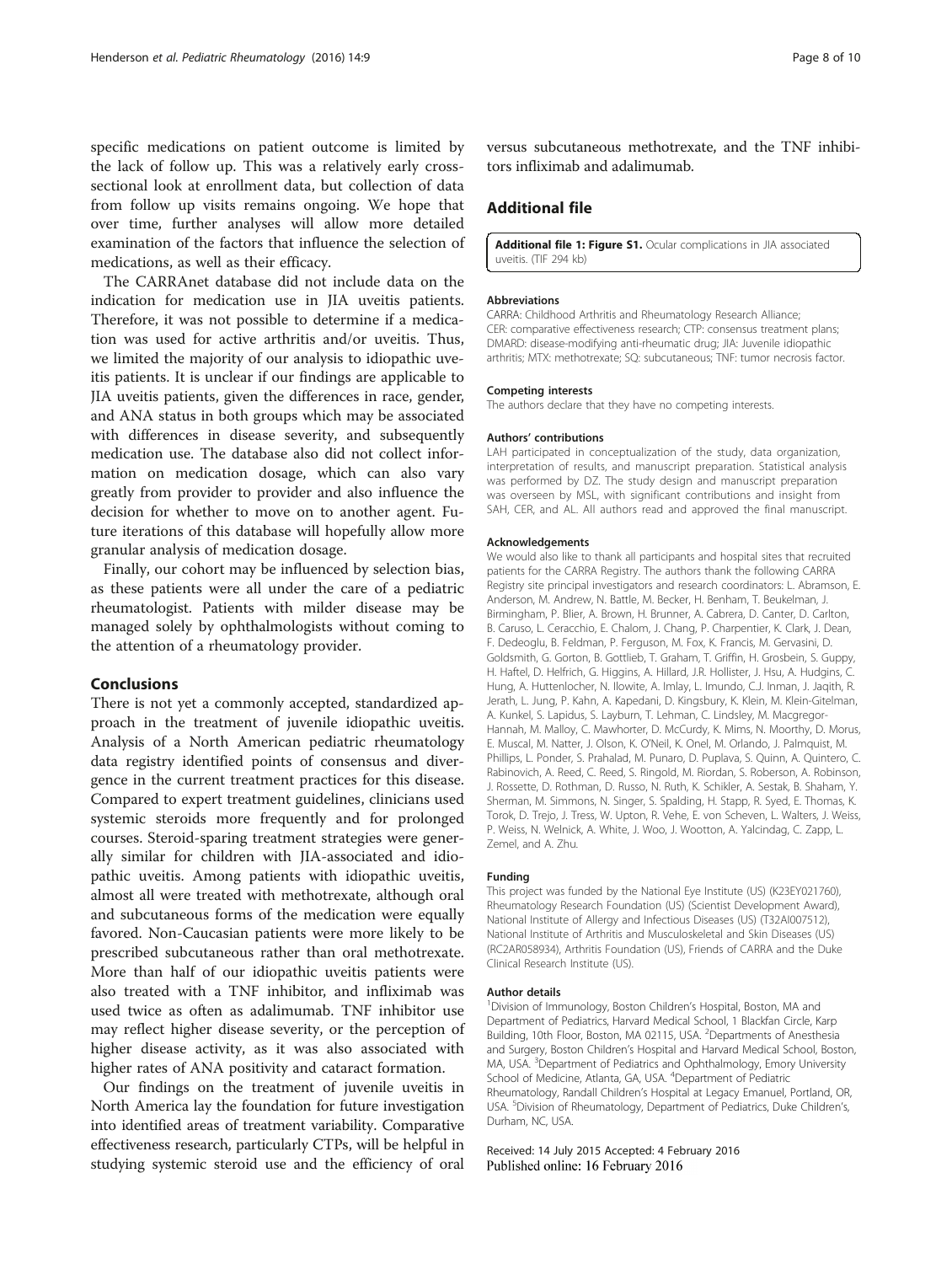#### <span id="page-8-0"></span>References

- Rosenberg KD, Feuer WJ, Davis JL. Ocular complications of pediatric uveitis. Ophthalmology. 2004;111(12):2299–306. doi:[10.1016/j.ophtha.2004.06.014](http://dx.doi.org/10.1016/j.ophtha.2004.06.014).
- 2. Thorne JE, Woreta F, Kedhar SR, Dunn JP, Jabs DA. Juvenile idiopathic arthritisassociated uveitis: incidence of ocular complications and visual acuity loss. Am J Ophthalmol. 2007;143(5):840–6. doi[:10.1016/j.ajo.2007.01.033](http://dx.doi.org/10.1016/j.ajo.2007.01.033).
- Gregory 2nd AC, Kempen JH, Daniel E, Kacmaz RO, Foster CS, Jabs DA, et al. Risk factors for loss of visual acuity among patients with uveitis associated with juvenile idiopathic arthritis: the Systemic Immunosuppressive Therapy for Eye Diseases Study. Ophthalmology. 2013;120(1):186–92. doi:[10.1016/j.](http://dx.doi.org/10.1016/j.ophtha.2012.07.052) [ophtha.2012.07.052.](http://dx.doi.org/10.1016/j.ophtha.2012.07.052)
- 4. Simonini G, Cantarini L, Bresci C, Lorusso M, Galeazzi M, Cimaz R. Current therapeutic approaches to autoimmune chronic uveitis in children. Autoimmun Rev. 2010;9(10):674–83. doi:[10.1016/j.autrev.2010.05.017.](http://dx.doi.org/10.1016/j.autrev.2010.05.017)
- 5. Thorne JE, Woreta FA, Dunn JP, Jabs DA. Risk of cataract development among children with juvenile idiopathic arthritis-related uveitis treated with topical corticosteroids. Ophthalmology. 2010;117(7):1436–41. doi:[10.1016/j.](http://dx.doi.org/10.1016/j.ophtha.2009.12.003) [ophtha.2009.12.003.](http://dx.doi.org/10.1016/j.ophtha.2009.12.003)
- 6. Chan AY, Liu DT. Methotrexate and chronic uveitis associated with juvenile idiopathic arthritis. J Rheumatol. 2006;33(1):198. author reply.
- 7. Foeldvari I, Wierk A. Methotrexate is an effective treatment for chronic uveitis associated with juvenile idiopathic arthritis. J Rheumatol. 2005;32(2): 362–5.
- Heiligenhaus A, Mingels A, Heinz C, Ganser G. Methotrexate for uveitis associated with juvenile idiopathic arthritis: value and requirement for additional anti-inflammatory medication. Eur J Ophthalmol. 2007;17(5): 743–8.
- 9. Malik AR, Pavesio C. The use of low dose methotrexate in children with chronic anterior and intermediate uveitis. Br J Ophthalmol. 2005;89(7):806–8. doi[:10.1136/bjo.2004.054239.](http://dx.doi.org/10.1136/bjo.2004.054239)
- 10. Weiss AH, Wallace CA, Sherry DD. Methotrexate for resistant chronic uveitis in children with juvenile rheumatoid arthritis. J Pediatr. 1998;133(2):266–8.
- 11. Herman RA, Veng-Pedersen P, Hoffman J, Koehnke R, Furst DE. Pharmacokinetics of low-dose methotrexate in rheumatoid arthritis patients. J Pharm Sci. 1989;78(2):165–71.
- 12. Hoekstra M, Haagsma C, Neef C, Proost J, Knuif A, van de Laar M. Bioavailability of higher dose methotrexate comparing oral and subcutaneous administration in patients with rheumatoid arthritis. J Rheumatol. 2004;31(4):645–8.
- 13. Esterberg E, Acharya NR. Corticosteroid-sparing therapy: practice patterns among uveitis specialists. J Ophthalmic Inflamm Infect. 2012;2(1):21–8. doi: [10.1007/s12348-011-0047-5.](http://dx.doi.org/10.1007/s12348-011-0047-5)
- 14. Chang PY, Giuliari GP, Shaikh M, Thakuria P, Makhoul D, Foster CS. Mycophenolate mofetil monotherapy in the management of paediatric uveitis. Eye. 2011;25(4):427–35. doi[:10.1038/eye.2011.23](http://dx.doi.org/10.1038/eye.2011.23).
- 15. Doycheva D, Deuter C, Stuebiger N, Biester S, Zierhut M. Mycophenolate mofetil in the treatment of uveitis in children. Br J Ophthalmol. 2007;91(2): 180–4. doi:[10.1136/bjo.2006.094698](http://dx.doi.org/10.1136/bjo.2006.094698).
- 16. Lee SH, Chung H, Yu HG. Clinical outcomes of cyclosporine treatment for noninfectious uveitis. Korean J Ophthalmol. 2012;26(1):21–5. doi[:10.3341/kjo.](http://dx.doi.org/10.3341/kjo.2012.26.1.21) [2012.26.1.21.](http://dx.doi.org/10.3341/kjo.2012.26.1.21)
- 17. Molina C, Modesto C, Martin-Begue N, Arnal C. Leflunomide, a valid and safe drug for the treatment of chronic anterior uveitis associated with juvenile idiopathic arthritis. Clin Rheumatol. 2013;32(11):1673–5. doi[:10.1007/](http://dx.doi.org/10.1007/s10067-013-2315-2) [s10067-013-2315-2.](http://dx.doi.org/10.1007/s10067-013-2315-2)
- 18. Goebel JC, Roesel M, Heinz C, Michels H, Ganser G, Heiligenhaus A. Azathioprine as a treatment option for uveitis in patients with juvenile idiopathic arthritis. Br J Ophthalmol. 2011;95(2):209–13. doi[:10.1136/bjo.2009.](http://dx.doi.org/10.1136/bjo.2009.173542) [173542](http://dx.doi.org/10.1136/bjo.2009.173542).
- 19. Daniel E, Thorne JE, Newcomb CW, Pujari SS, Kacmaz RO, Levy-Clarke GA, et al. Mycophenolate mofetil for ocular inflammation. Am J Ophthalmol. 2010; 149(3):423–32. doi[:10.1016/j.ajo.2009.09.026.](http://dx.doi.org/10.1016/j.ajo.2009.09.026) e1-2.
- 20. Galor A, Jabs DA, Leder HA, Kedhar SR, Dunn JP, Peters 3rd GB, et al. Comparison of antimetabolite drugs as corticosteroid-sparing therapy for noninfectious ocular inflammation. Ophthalmology. 2008;115(10):1826–32. doi[:10.1016/j.ophtha.2008.04.026.](http://dx.doi.org/10.1016/j.ophtha.2008.04.026)
- 21. Pasadhika S, Kempen JH, Newcomb CW, Liesegang TL, Pujari SS, Rosenbaum JT, et al. Azathioprine for ocular inflammatory diseases. Am J Ophthalmol. 2009;148(4):500–9. doi[:10.1016/j.ajo.2009.05.008.](http://dx.doi.org/10.1016/j.ajo.2009.05.008) e2.
- 22. Hogan AC, McAvoy CE, Dick AD, Lee RW. Long-term efficacy and tolerance of tacrolimus for the treatment of uveitis. Ophthalmology. 2007;114(5):1000–6. doi:[10.1016/j.ophtha.2007.01.026](http://dx.doi.org/10.1016/j.ophtha.2007.01.026).
- 23. Kilmartin DJ, Forrester JV, Dick AD. Cyclosporin A therapy in refractory non-infectious childhood uveitis. Br J Ophthalmol. 1998;82(7):737–42.
- 24. Dobner BC, Max R, Becker MD, Heinz C, Veltrup I, Heiligenhaus A, et al. A three-centre experience with adalimumab for the treatment of noninfectious uveitis. Br J Ophthalmol. 2013;97(2):134–8. doi[:10.1136/](http://dx.doi.org/10.1136/bjophthalmol-2011-301401) [bjophthalmol-2011-301401.](http://dx.doi.org/10.1136/bjophthalmol-2011-301401)
- 25. Lerman MA, Burnham JM, Chang PY, Daniel E, Foster CS, Hennessy S, et al. Response of pediatric uveitis to tumor necrosis factor-alpha inhibitors. J Rheumatol. 2013;40(8):1394–403. doi:[10.3899/jrheum.121180.](http://dx.doi.org/10.3899/jrheum.121180)
- 26. Suhler EB, Lowder CY, Goldstein DA, Giles T, Lauer AK, Kurz PA, et al. Adalimumab therapy for refractory uveitis: results of a multicentre, open-label, prospective trial. Br J Ophthalmol. 2013;97(4):481–6. doi[:10.](http://dx.doi.org/10.1136/bjophthalmol-2012-302292) [1136/bjophthalmol-2012-302292](http://dx.doi.org/10.1136/bjophthalmol-2012-302292).
- 27. Simonini G, Druce K, Cimaz R, Macfarlane GJ, Jones GT. Current evidence of anti-tumor necrosis factor alpha treatment efficacy in childhood chronic uveitis: a systematic review and meta-analysis approach of individual drugs. Arthritis Care Res (Hoboken). 2014;66(7):1073–84. doi[:10.1002/acr.22214.](http://dx.doi.org/10.1002/acr.22214)
- 28. Heiligenhaus A, Miserocchi E, Heinz C, Gerloni V, Kotaniemi K. Treatment of severe uveitis associated with juvenile idiopathic arthritis with anti-CD20 monoclonal antibody (rituximab). Rheumatology. 2011;50(8):1390–4. doi[:10.](http://dx.doi.org/10.1093/rheumatology/ker107) [1093/rheumatology/ker107](http://dx.doi.org/10.1093/rheumatology/ker107).
- 29. Tsang AC, Roth J, Gottlieb C. Tocilizumab for severe chronic anterior uveitis associated with juvenile idiopathic arthritis in a pediatric patient. Ocul Immunol Inflamm. 2014;22(2):155–7. doi[:10.3109/09273948.2013.866254](http://dx.doi.org/10.3109/09273948.2013.866254).
- Zulian F, Balzarin M, Falcini F, Martini G, Alessio M, Cimaz R, et al. Abatacept for severe anti-tumor necrosis factor alpha refractory juvenile idiopathic arthritis-related uveitis. Arthritis Care Res. 2010;62(6):821–5. doi:[10.1002/acr.](http://dx.doi.org/10.1002/acr.20115) [20115.](http://dx.doi.org/10.1002/acr.20115)
- 31. Bou R, Adan A, Borras F, Bravo B, Calvo I, De Inocencio J, et al. Clinical management algorithm of uveitis associated with juvenile idiopathic arthritis: interdisciplinary panel consensus. Rheumatol Int. 2015. doi[:10.1007/](http://dx.doi.org/10.1007/s00296-015-3231-3) [s00296-015-3231-3.](http://dx.doi.org/10.1007/s00296-015-3231-3)
- 32. Heiligenhaus A, Michels H, Schumacher C, Kopp I, Neudorf U, Niehues T, et al. Evidence-based, interdisciplinary guidelines for anti-inflammatory treatment of uveitis associated with juvenile idiopathic arthritis. Rheumatol Int. 2012;32(5):1121–33. doi[:10.1007/s00296-011-2126-1](http://dx.doi.org/10.1007/s00296-011-2126-1).
- 33. Levy-Clarke G, Jabs DA, Read RW, Rosenbaum JT, Vitale A, Van Gelder RN. Expert panel recommendations for the use of anti-tumor necrosis factor biologic agents in patients with ocular inflammatory disorders. Ophthalmology. 2014;121(3):785–96. doi:[10.1016/j.ophtha.2013.09.048](http://dx.doi.org/10.1016/j.ophtha.2013.09.048). e3.
- 34. Horn SD, Gassaway J. Practice-based evidence study design for comparative effectiveness research. Med Care. 2007;45(10 Supl 2):S50–7. doi[:10.1097/MLR.](http://dx.doi.org/10.1097/MLR.0b013e318070c07b) [0b013e318070c07b.](http://dx.doi.org/10.1097/MLR.0b013e318070c07b)
- 35. Sox HC, Goodman SN. The methods of comparative effectiveness research. Annu Rev Public Health. 2012;33:425–45. doi:[10.1146/annurev-publhealth-](http://dx.doi.org/10.1146/annurev-publhealth-031811-124610)[031811-124610.](http://dx.doi.org/10.1146/annurev-publhealth-031811-124610)
- 36. DeWitt EM, Kimura Y, Beukelman T, Nigrovic PA, Onel K, Prahalad S, et al. Consensus treatment plans for new-onset systemic juvenile idiopathic arthritis. Arthritis Care Res. 2012;64(7):1001–10. doi:[10.1002/acr.21625](http://dx.doi.org/10.1002/acr.21625).
- 37. Li SC, Torok KS, Pope E, Dedeoglu F, Hong S, Jacobe HT, et al. Development of consensus treatment plans for juvenile localized scleroderma: a roadmap toward comparative effectiveness studies in juvenile localized scleroderma. Arthritis Care Res. 2012;64(8):1175–85. doi[:10.1002/acr.21687.](http://dx.doi.org/10.1002/acr.21687)
- 38. Mina R, von Scheven E, Ardoin SP, Eberhard BA, Punaro M, Ilowite N, et al. Consensus treatment plans for induction therapy of newly diagnosed proliferative lupus nephritis in juvenile systemic lupus erythematosus. Arthritis Care Res. 2012;64(3):375–83. doi:[10.1002/acr.21558.](http://dx.doi.org/10.1002/acr.21558)
- 39. Ringold S, Weiss PF, Colbert RA, DeWitt EM, Lee T, Onel K, et al. Childhood arthritis and rheumatology research alliance consensus treatment plans for new-onset polyarticular juvenile idiopathic arthritis. Arthritis Care Res. 2014; 66(7):1063–72. doi:[10.1002/acr.22259](http://dx.doi.org/10.1002/acr.22259).
- 40. Hosmer DW, Lemeshow S. Applied Logistic Regression. 2nd ed. New York: John Wiley and Sons; 2000.
- 41. Woreta F, Thorne JE, Jabs DA, Kedhar SR, Dunn JP. Risk factors for ocular complications and poor visual acuity at presentation among patients with uveitis associated with juvenile idiopathic arthritis. Am J Ophthalmol. 2007; 143(4):647–55. doi:[10.1016/j.ajo.2006.11.025](http://dx.doi.org/10.1016/j.ajo.2006.11.025).
- 42. Angeles-Han ST, Pelajo CF, Vogler LB, Rouster-Stevens K, Kennedy C, Ponder L, et al. Risk markers of juvenile idiopathic arthritis-associated uveitis in the Childhood Arthritis and Rheumatology Research Alliance (CARRA) Registry. J Rheumatol. 2013;40(12):2088–96. doi:[10.3899/jrheum.130302.](http://dx.doi.org/10.3899/jrheum.130302)